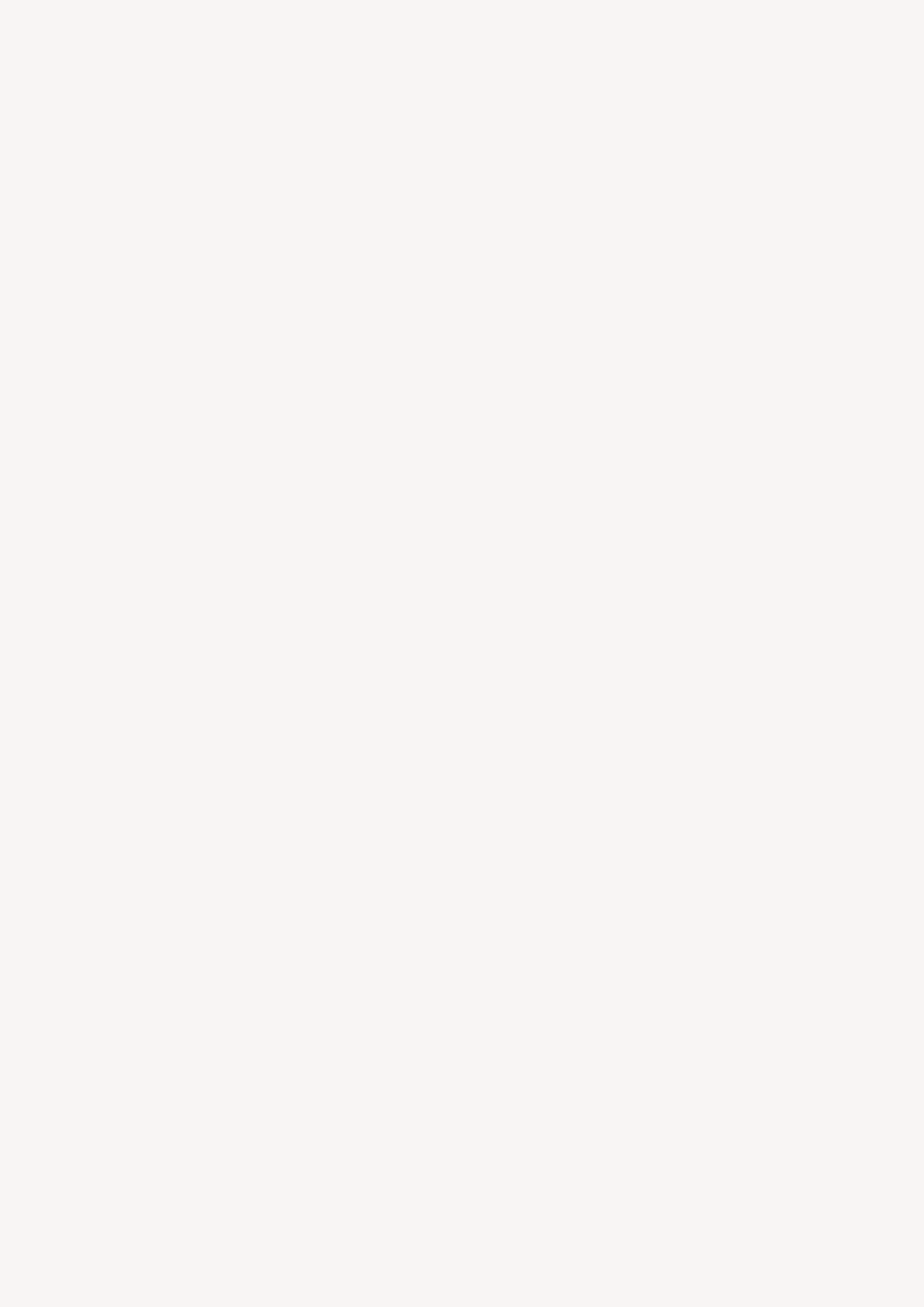# <span id="page-2-0"></span>**Headings**

When checking issues with headings you might find there are missing headings, headings with the wrong level, or text that is marked as a heading just to make it big and noticeable when it's not really a heading.

# <span id="page-2-1"></span>**Missing headings**

If you think a heading should be added to improve the structure of the page, you can add it to the content in the CMS. If the content is missing its main heading, you'll need to edit the 'Title' box.

### <span id="page-2-2"></span>**How to add a main heading**

- 1. [Locate the section in the CMS](https://faqs.aber.ac.uk/index.php?id=2304) and open the Content tab.
- 2. Click on the content with the missing heading.
- 3. Locate the 'Title' box and type the heading text.
- 4. Scroll to the bottom of the content and click the 'Save changes' button to finish.

### <span id="page-2-3"></span>**How to add a heading in content**

- 1. [Locate the section in the CMS](https://faqs.aber.ac.uk/index.php?id=2304) and open the Content tab.
- 2. Click on the content where you want to add the heading.
- 3. In the editor window type the text you want to use in the appropriate location within the content.
- 4. Select the text
- 5. Click on the Format menu and choose Formats > Headings > appropriate heading level.
- 6. Scroll to the bottom of the content and click the 'Save changes' button to finish.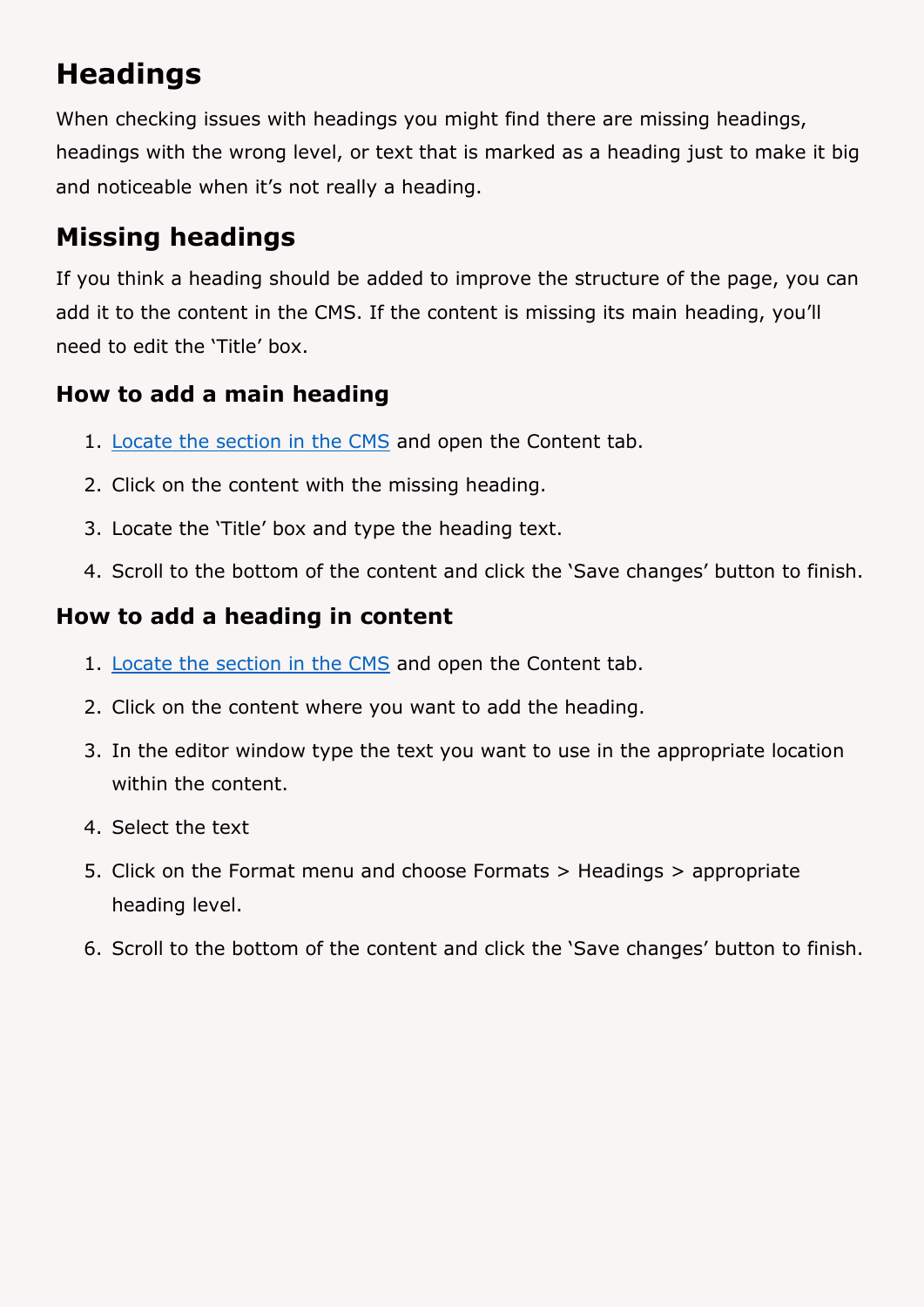## <span id="page-3-0"></span>**Incorrect heading level**

If you find a heading that is not at the correct level, you can fix it by editing it in the CMS.

- 1. [Locate the section in the CMS](https://faqs.aber.ac.uk/index.php?id=2304) and open the Content tab.
- 2. Click on the content that contains the incorrect heading.
- 3. In the editor window select the incorrect heading.
- 4. Click on the Format menu and choose Formats > Headings > correct heading level.
- 5. Scroll to the bottom of the content and click the 'Save changes' button to finish.

## <span id="page-3-1"></span>**Text that is marked as a heading when it shouldn't be**

If you find text that is marked as a heading but isn't really being used as a heading, you can fix it in the CMS. Sometimes people use headings because they want text to stand out – you can achieve this by using bold (in moderation) or you can contact the Web Team and they can help make the text more eye-catching.

- 1. [Locate the section in the CMS](https://faqs.aber.ac.uk/index.php?id=2304) and open the Content tab.
- 2. Click on the content that contains the heading.
- 3. In the editor window select the heading.
- 4. Click on the Format menu and choose Formats > Blocks > Paragraph.
- 5. Scroll to the bottom of the content and click the 'Save changes' button to finish.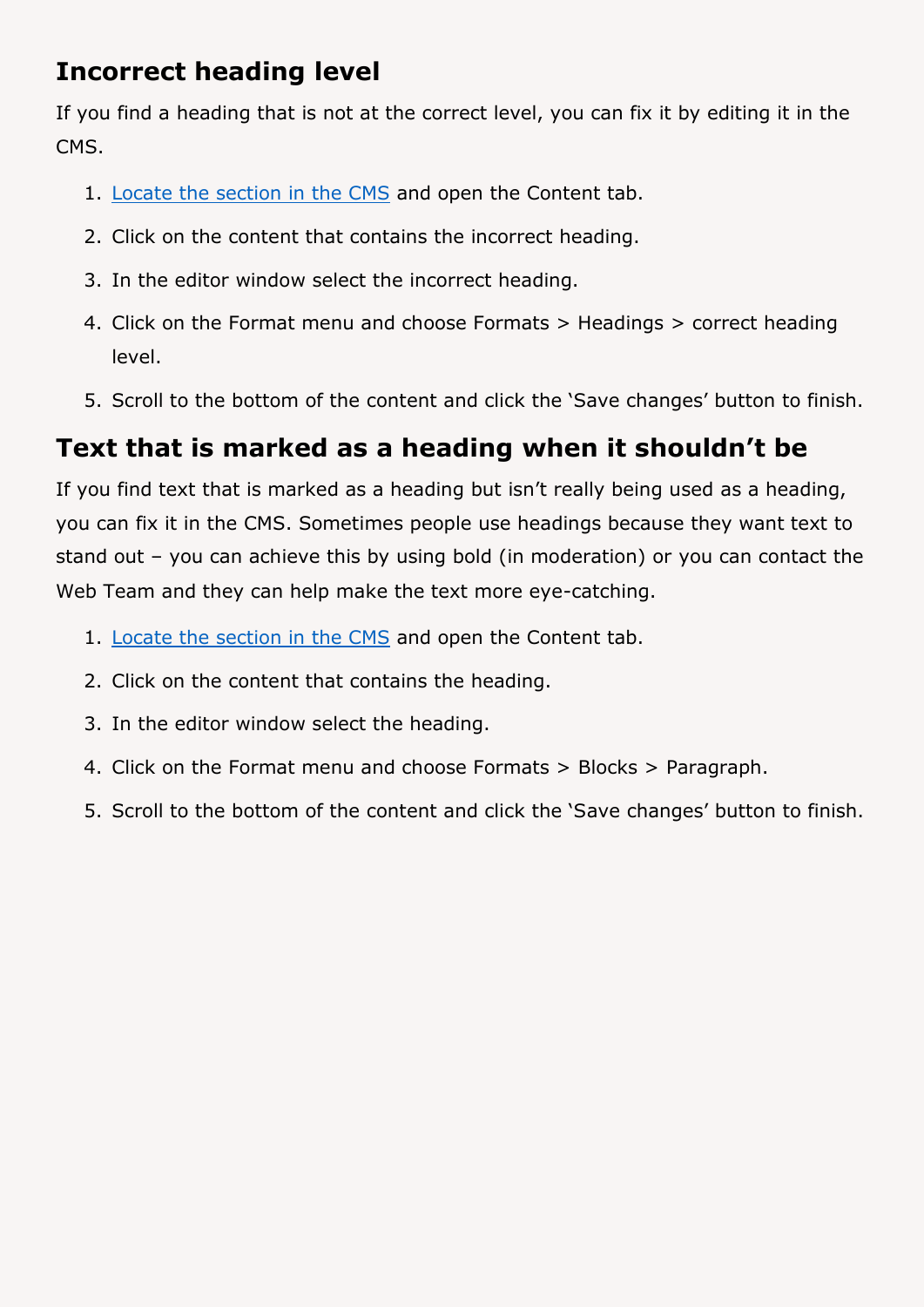# <span id="page-4-0"></span>**Links**

There are several different types of inaccessible links that you might encounter. These need to be fixed in slightly different ways.

# <span id="page-4-1"></span>**Link is on the word 'here', 'click here' or similar**

This text will need to be replaced by something more friendly and accessible so that users know where the link is taking them.

### <span id="page-4-2"></span>**Link to a webpage**

Example:

Further information about Career Development Workshops can be

### found here

- 1. Make a note of what the word or words are linking to.
- 2. [Locate the section in the CMS](https://faqs.aber.ac.uk/index.php?id=2304) and open the Content tab.
- 3. Click on the content that contains the link.
- 4. Rephrase the text to avoid having the link on the word 'here'. For the link above, you could change it to "Further information about Career Development Workshops."
- 5. [Create a link](https://faqs.aber.ac.uk/index.php?id=2149) on the new text to the appropriate page.
- 6. Scroll to the bottom of the content and click the 'Save changes' button to finish.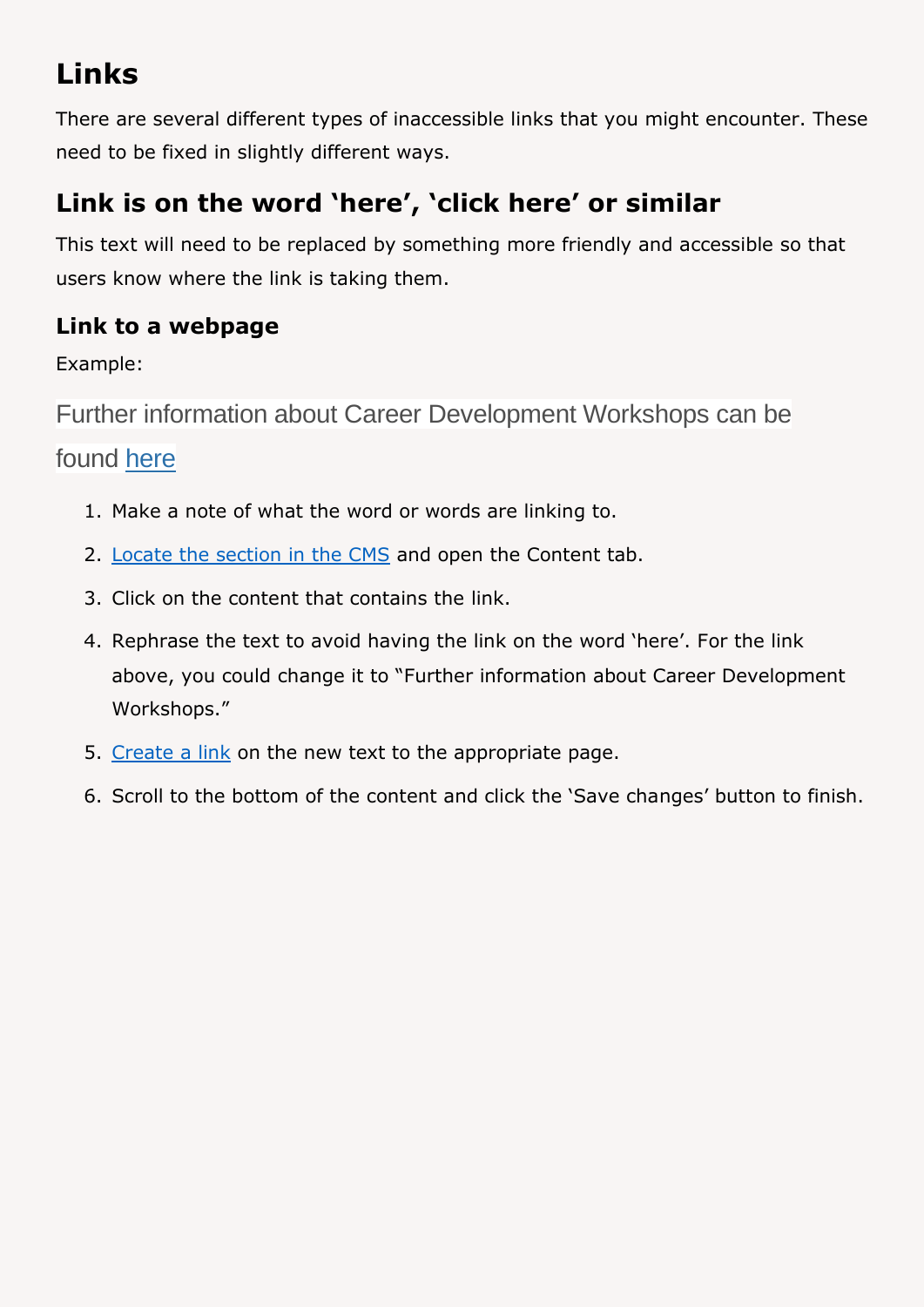### <span id="page-5-0"></span>**Link to a document inserted from the Media Library**

Example:

### An electronic copy of the form is available here

In this case we can't fix the link text in the content editor, so will need to find the document in the Media Library and fix it there. We'll still need to edit the content to ensure it still makes sense.

#### **Edit the media in the Media Library**

- 1. Right click on the link in your web browser and choose 'Copy link address' 'Copy link' or 'Copy link location' (different wording in different browsers) in the menu that appears.
- 2. Paste this link into notepad or similar, to keep a note of it. The link will look something like this: [https://www.aber.ac.uk/en/media/departmental/academicregistry/prizes/Applic](https://www.aber.ac.uk/en/media/departmental/academicregistry/prizes/Application-Form-for-Gregynog-Travelling-2020.docx) [ation-Form-for-Gregynog-Travelling-2020.docx](https://www.aber.ac.uk/en/media/departmental/academicregistry/prizes/Application-Form-for-Gregynog-Travelling-2020.docx)
- 3. In the CMS open the Media Library.
- 4. Navigate to the right folder in the Media Library by using the link you've noted. For the example noted above, we can see we'd need to open the Departmental folder, then find the Academic Registry folder, then find the Prizes folder, and we should then find this file in that folder.
- 5. Click on the name of the file to open the media details screen.
- 6. Edit the text that is the 'Description' box so that is more accessible. For example, rather than having 'here' as the text, use the name of the document, or use some or part of the original link text. For the link above you could change it from 'here' to 'An electronic copy of the form is available', or to 'Application form for Gregynog travelling (2020)'.
- 7. Make a note of what you changed it to.
- 8. Scroll to the bottom of the media details screen and click the 'Save changes' button to finish.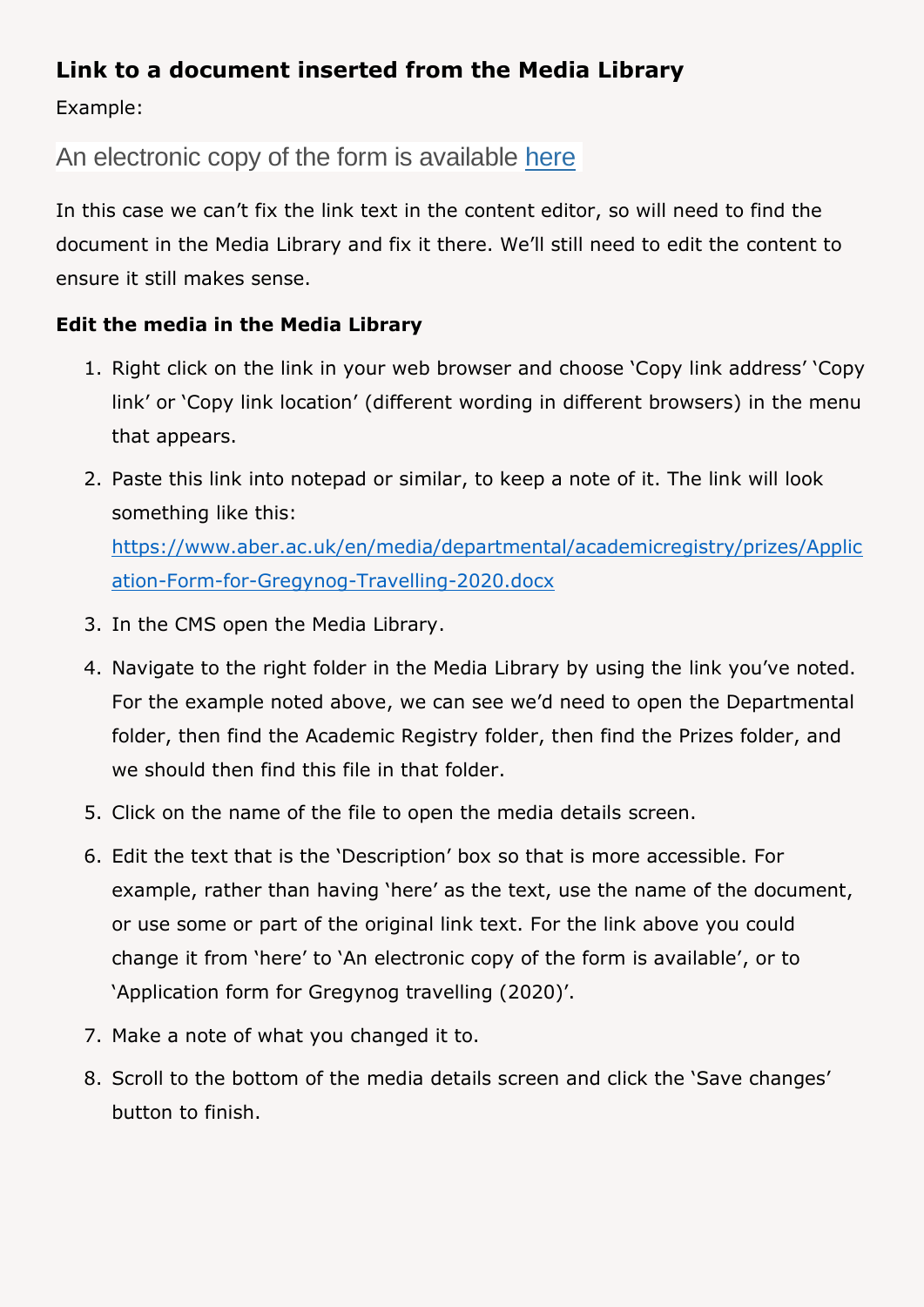#### **Edit the content**

- 1. [Locate the section in the CMS](https://faqs.aber.ac.uk/index.php?id=2304) and open the Content tab.
- 2. Click on the content that contains the link.
- 3. Delete the current link and rephrase the text so that when you reinsert the document it still makes sense.
- 4. In the example above, if you decided to change the description to the name of the document, you might want to change the text on the page to say "Electronic copy of the form: ".
- 5. Or you could remove the text all together so that you'll just have the link text that you added to the description box.
- 6. You can then reinsert the document from the media library.
- 7. Scroll to the bottom of the content and click the 'Save changes' button to finish.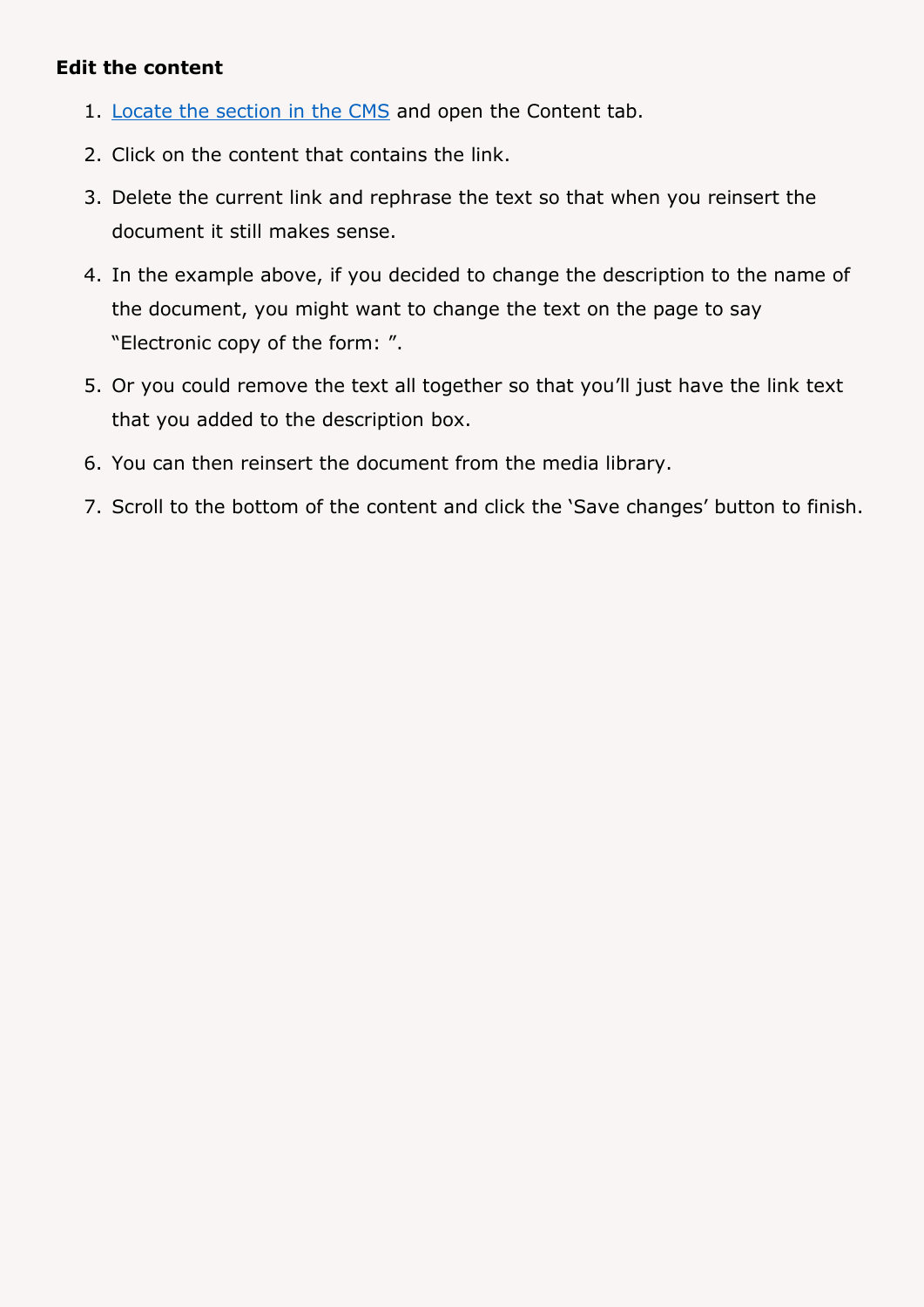## <span id="page-7-0"></span>**Full link web address is displayed on the page**

Example:

More information is available at this

link: [https://www.gov.uk/guidance/disability-confident-how-to-sign-up-to-](https://www.gov.uk/guidance/disability-confident-how-to-sign-up-to-the-employer-scheme)

[the-employer-scheme](https://www.gov.uk/guidance/disability-confident-how-to-sign-up-to-the-employer-scheme)

- 1. Make a note of the web address.
- 2. [Locate the section in the CMS](https://faqs.aber.ac.uk/index.php?id=2304) and open the Content tab.
- 3. Click on the content that contains the link.
- 4. Rephrase the text to avoid displaying the full web address. For the link above, you could change it to "More information on the UK Government website."
- 5. [Create a link](https://faqs.aber.ac.uk/index.php?id=2149) on the new text to the web address you noted above.
- 6. Scroll to the bottom of the content and click the 'Save changes' button to finish.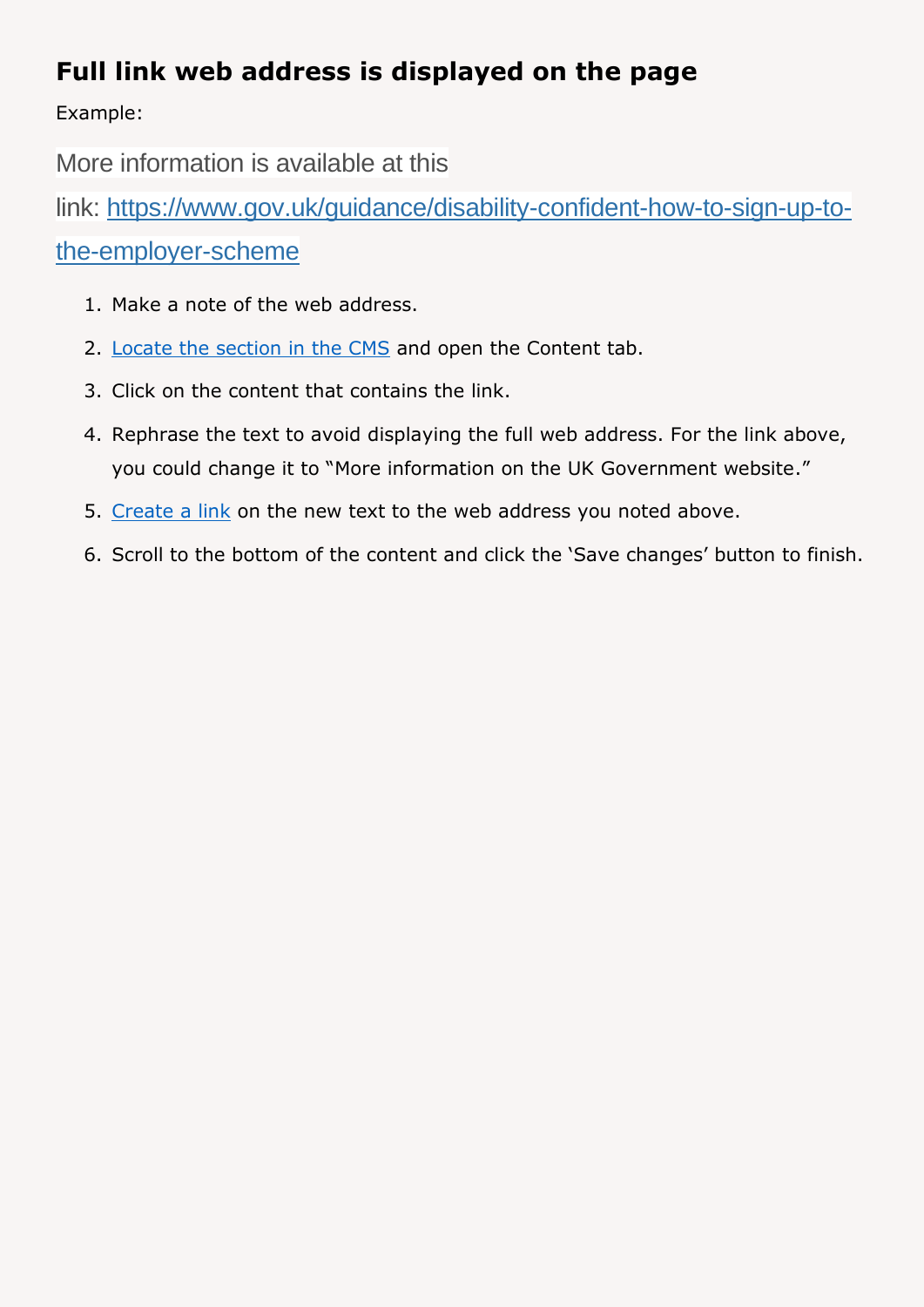# <span id="page-8-0"></span>**Tables**

Tables are often used incorrectly. Sometimes they need to be removed and the text within them displayed in a different way. Sometimes they can be kept but need fixing up.

## <span id="page-8-1"></span>**Tables that have been used for layout**

Tables are sometimes used to lay out a page, or used because people like the way they look. This is not accessible, so we need to turn the table into something else.

Example:

2020 National Student Satisfaction results:

#### [Art](https://www.aber.ac.uk/en/art/)

School of Art: 92% student satisfaction (NSS 2020). 93% of our Art students were satisfied with the teaching on the course (NSS 2020).

Subject level messages

93% overall student satisfaction for the subject of Art, 75% for the sector (NSS 2020). 95% of our Art subject students agreed that staff are good at explaining things, 84% for the sector (NSS 2020).

- 1. [Locate the section in the CMS](https://faqs.aber.ac.uk/index.php?id=2304) and open the Content tab.
- 2. Click on the content that contains the table.
- 3. Create a new line above the table.
- 4. Copy and paste the text from each cell of the table into the space above the table, being careful not to select the whole cell. If the table is large, you might want to switch to 'fullscreen' (in the View menu).
- 5. If you keep selecting the whole cell accidentally, turn on 'paste as text' (in the Edit menu).
- 6. Once you have all the text outside of the table, delete the table.
- 7. Reformat the text in a way that provides a similar style. It might be bullet points, headings and text, or if your content is like the example above, you could [create accordions.](https://www.aber.ac.uk/en/media/departmental/web/cms/InfoSheet13.0.pdf)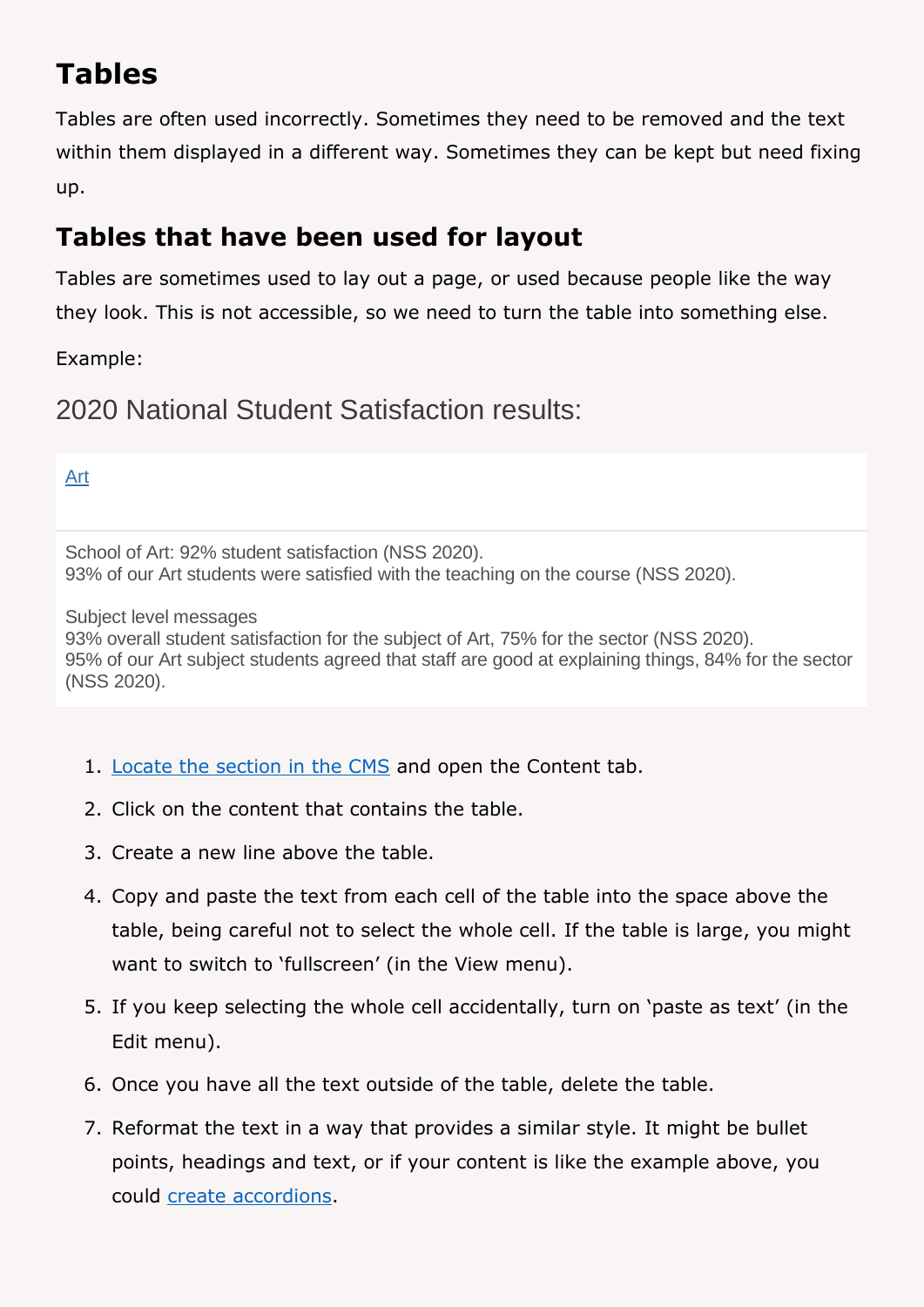## <span id="page-9-0"></span>**Tables that don't have headers**

Tables that contain data are ok, but if they don't have headers it makes the table difficult to understand. If you find a table without headers you should add them. If you find a table which has text that acts as a header, but isn't correctly set as a header, you should fix this.

### <span id="page-9-1"></span>**Table with no headers at all**

Example:

| <b>CMS</b>        | Web pages                          |
|-------------------|------------------------------------|
| <b>VLE</b>        | <b>Teaching materials</b>          |
| <b>SharePoint</b> | Internal documents and information |

- 1. [Locate the section in the CMS](https://faqs.aber.ac.uk/index.php?id=2304) and open the Content tab.
- 2. Click on the content that contains the table.
- 3. Right click in the first line of the table and choose 'Row'.
- 4. In the sub-menu that appears, choose 'Insert row before'.
- 5. In the new row, type the header text, e.g. for the example above you could type 'System' and 'Contents'.
- 6. Select the whole row by clicking and dragging across it, until the row is highlighted in blue.
- 7. Right click in the selected row and choose 'Cell'.
- 8. In the sub-menu that appears choose 'Cell properties'.
- 9. In the Cell properties pop-up, click on the 'Cell type' drop-down and choose 'Header cell'.
- 10. Click the OK button.
- 11. Scroll to the bottom of the content and click the 'Save changes' button to finish.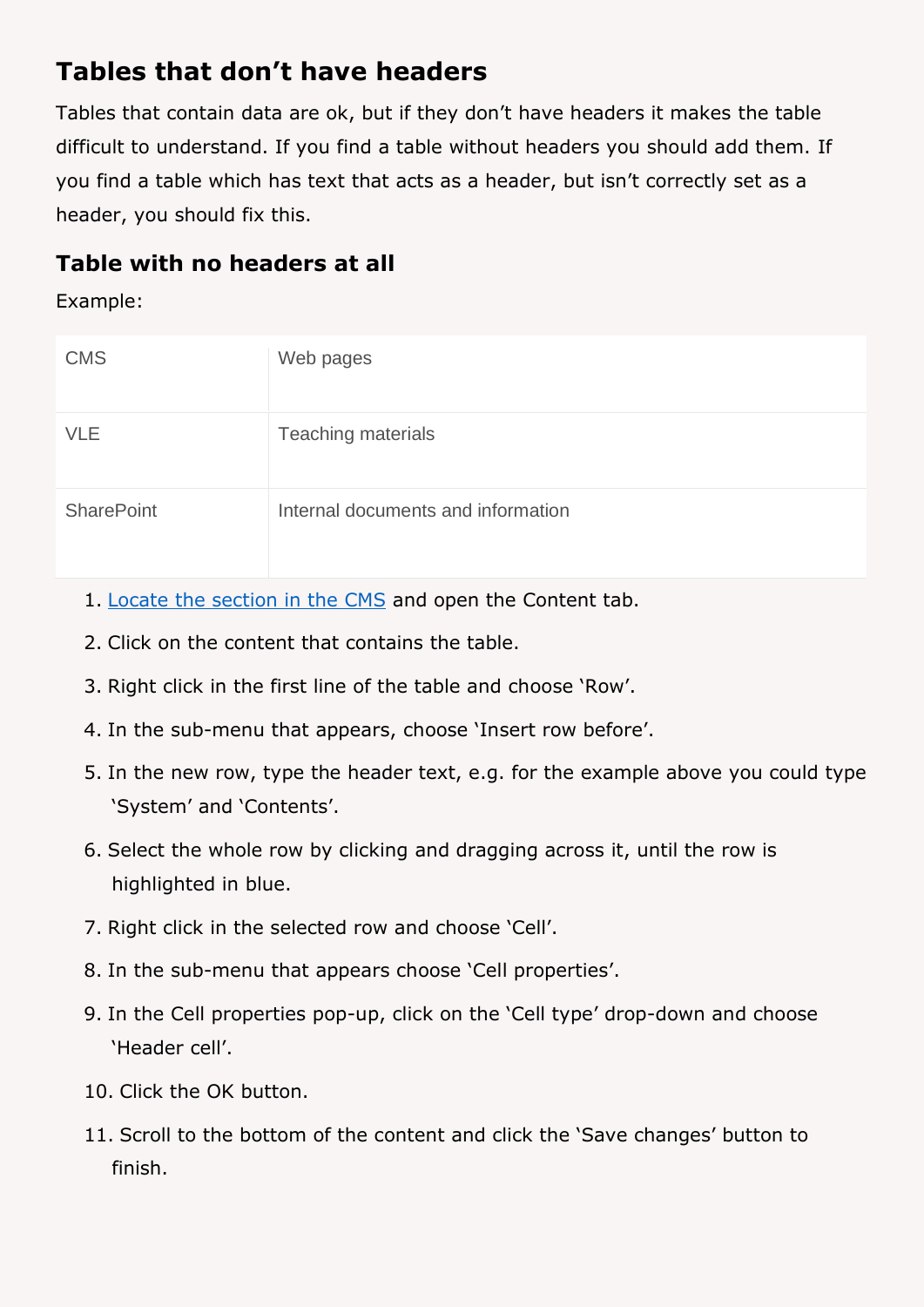### <span id="page-10-0"></span>**Table with header text that's not marked up properly**

Example:

| System            | Contents                           |
|-------------------|------------------------------------|
| <b>CMS</b>        | Web pages                          |
| <b>VLE</b>        | <b>Teaching materials</b>          |
| <b>SharePoint</b> | Internal documents and information |

- 1. [Locate the section in the CMS](https://faqs.aber.ac.uk/index.php?id=2304) and open the Content tab.
- 2. Click on the content that contains the table.
- 3. Select the row that contains the text that should be header text by clicking and dragging across it, until the row is highlighted in blue.
- 4. Right click in the selected row and choose 'Cell'.
- 5. In the sub-menu that appears choose 'Cell properties'.
- 6. In the Cell properties pop-up, click on the 'Cell type' drop-down and choose 'Header cell'.
- 7. Click the OK button.
- 8. Scroll to the bottom of the content and click the 'Save changes' button to finish.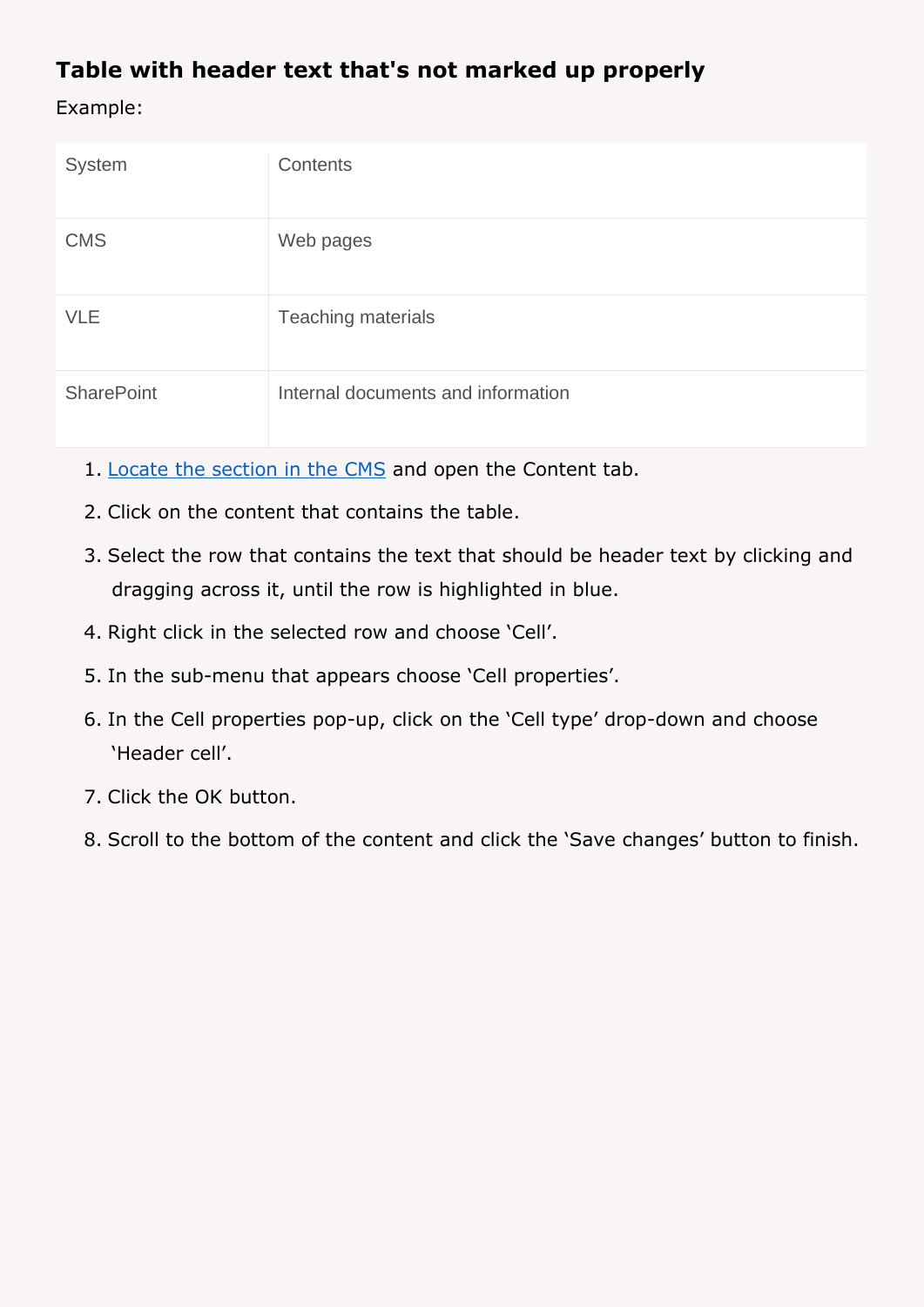# <span id="page-11-0"></span>**Images**

If you find images without any alternative provided, you'll need to fix it up, but first think about what kind of image it is. For simple images, [alt text](#page-11-1) is often sufficient, but if the image is complex, you may need to provide [new page containing a text version](#page-13-0) of the image.

# <span id="page-11-1"></span>**Alt Text**

Fixing missing or incorrect alt text is done in different ways depending on what type of content was used.

### <span id="page-11-2"></span>**Images inserted from the Media Library**

This applies to content like General Content where images are inserted into the content by choosing them from the Media Library. To change the alt text you need to edit the content that the image has been inserted in.

- 1. [Locate the section in the CMS](https://faqs.aber.ac.uk/index.php?id=2304) and open the Content tab.
- 2. Click on the content that contains the image.
- 3. In the Editor window, double click on the image.
- 4. The 'Set media attributes' pop-up will appear:



- 5. Type the alt text for the image in the 'Alt' box. As the box is small it might be easier to type the text you want to use in something like notepad so you can see what you're typing. You can then copy and paste it into the box.
- 6. Click the 'Ok' button to finish.
- 7. When you have added/updated the alt text for all images, scroll to the bottom of the content and click the 'Save changes' button to finish.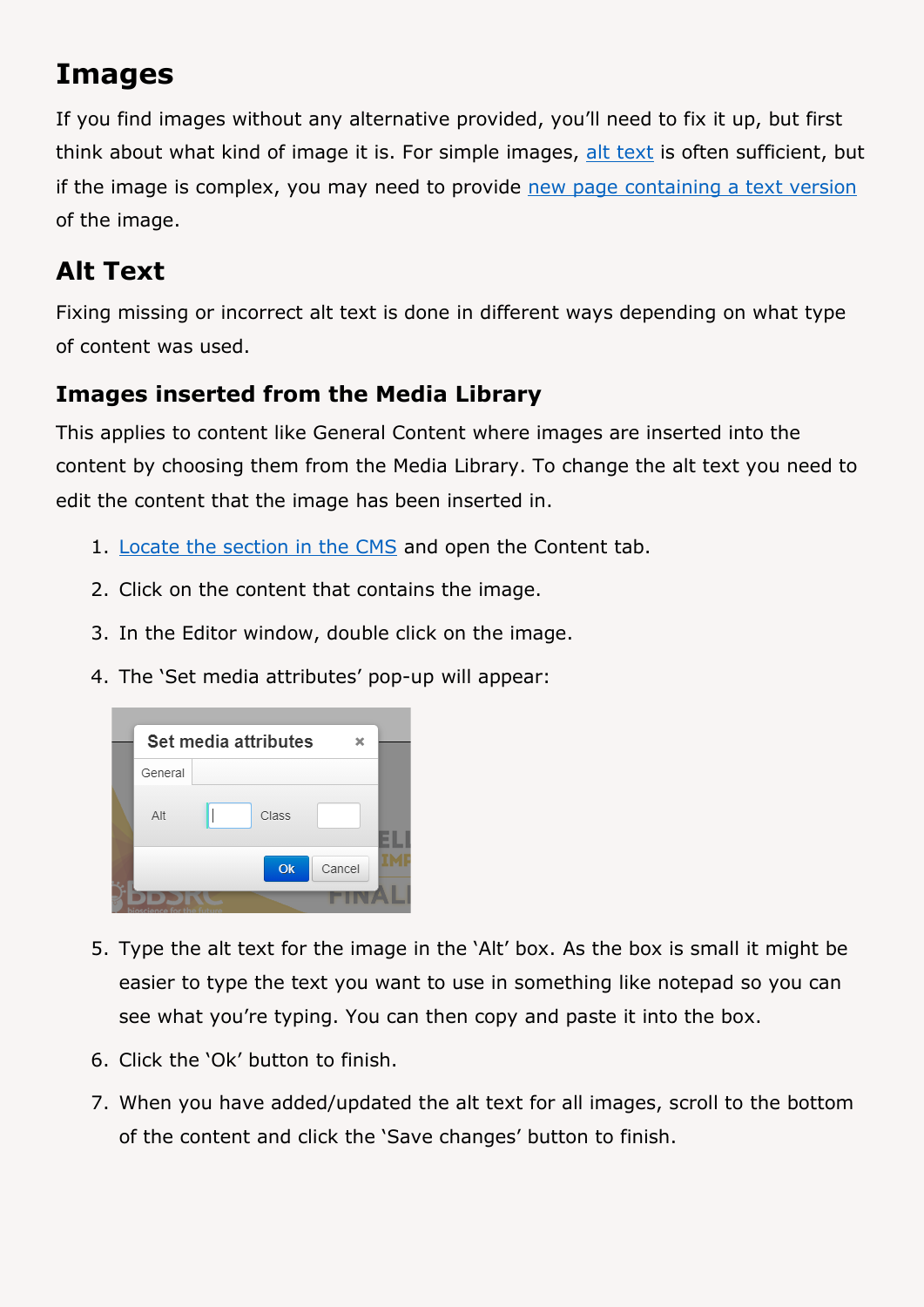### <span id="page-12-0"></span>**Images added directly to content from your computer**

This applies to content like Page Intros or news articles. Images used in the content are not stored in the Media Library and are uploaded to the content via one of the boxes in the content editor. Most types of content where images are uploaded directly should have a box in the content editor where you can type/paste the alt text for the image.

- 1. [Locate the section in the CMS](https://faqs.aber.ac.uk/index.php?id=2304) and open the Content tab.
- 2. Click on the content that contains the image.
- 3. Identify the box that is used to contain the alt text.
	- a. Page Intro: 'Image alt text' or 'Combined Image alt text' depending on whether or not your combining a video with your image
	- b. News: 'Caption' box.
	- c. Cody Timeline Item: 'Image alt text' and if required, 'Image 2 alt text'.
- 4. Type or paste the alt text into the relevant box
- 5. Scroll to the bottom of the content and click the 'Save changes' button to finish.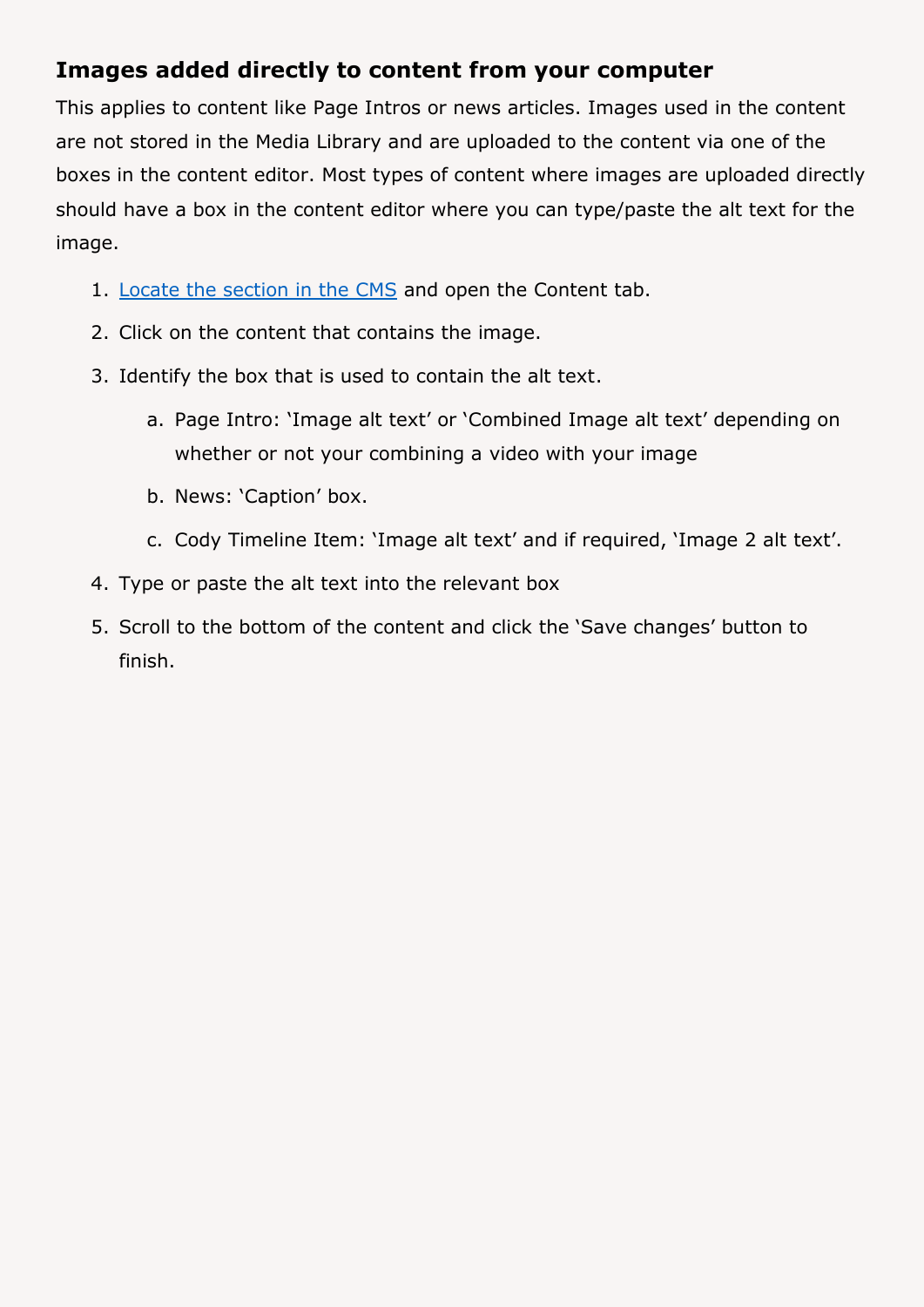### <span id="page-13-0"></span>**Complex images**

Some images are too complex to be described in alt text. If you have a complex image with no text alternative you have two main options:

- Create a new page to contain a text version of the image and link to it from the image.
- Consider whether the image is necessary. Is it conveying information that is already in the text of the page? If it's not adding anything useful, could it be removed?

If the image is required, you can create the text version as follows:

- 1. [Locate the section in the CMS](https://faqs.aber.ac.uk/index.php?id=2304) site structure.
- 2. Click on the Actions button to the right of the section and choose Create Section from the menu that appears.
- 3. Type the name of the new section in the 'Name' box (e.g. Text Version of Xxx Image)
- 4. Type the output URI in the 'Output URI box' (e.g. xxx-image-text)
- 5. Click on the 'Save changes' button to create the section
- 6. Locate the new section in the CMS and open the Content tab.
- 7. Click on the green 'Create content' button on the top right of the page.
- 8. Click on the General Content template
- 9. Type a name for the content in the 'Name' box
- 10. Type the main heading for the page in the 'Title' box (e.g. Text Version of Xxx Image)
- 11. Type or paste the text alternative for the image into the 'Body' box.
- 12. Click the 'Save changes' button to save the content.
- 13. Return to the CMS site structure and locate the section where the image is being displayed.
- 14. Open the content tab and click on the content that contains the image.
- 15. Add a link to the new page by either linking the image to the page or adding a text link below the image to the page.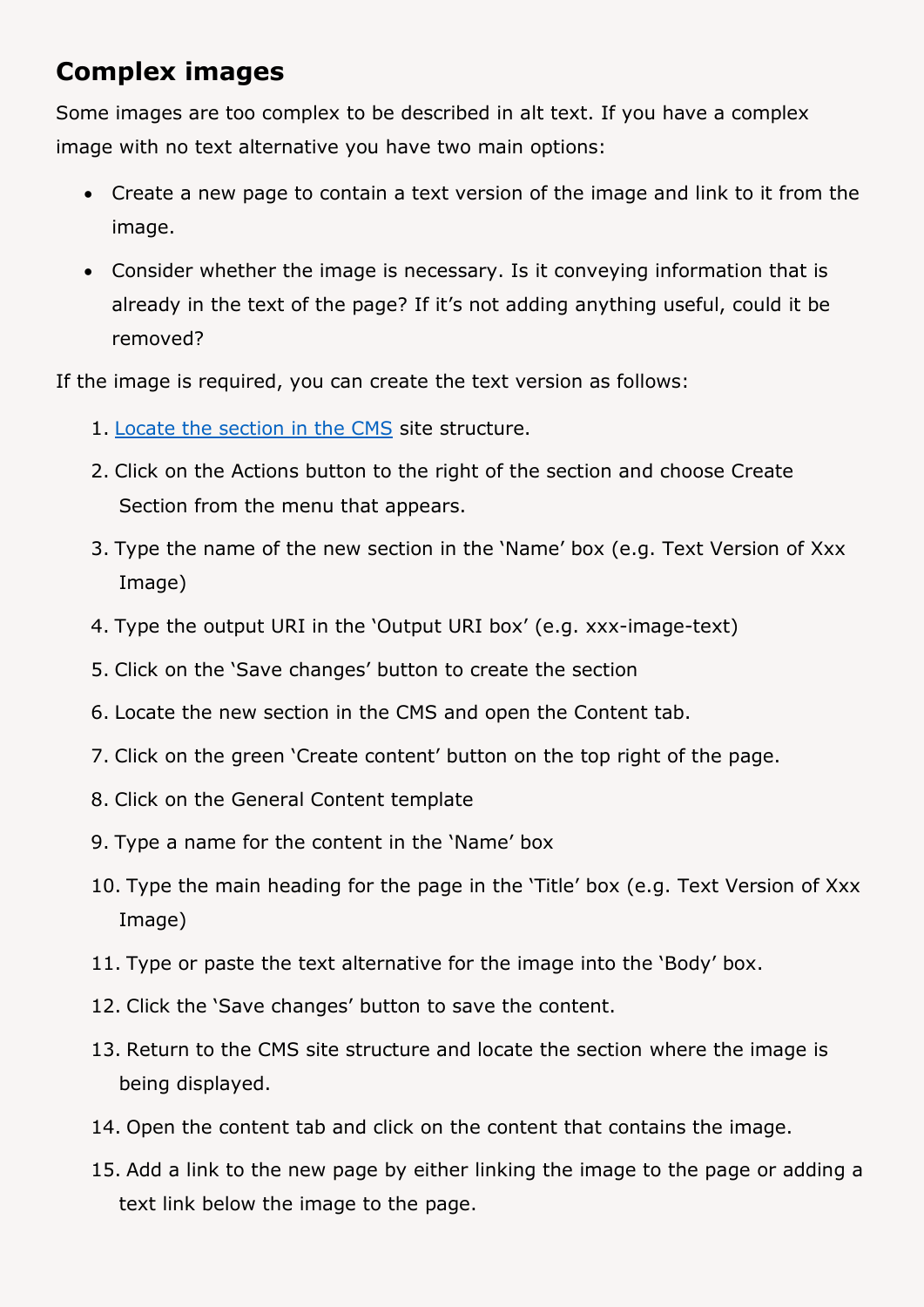#### 16. Image link:

- a. Right click on the image and choose Insert Link > Insert section link from the menu that appears.
- b. Click on your newly created section to select it.

#### 17. Text link

- a. Create a new line under the image.
- b. Type the text you want to use, e.g. 'Text version of this image'.
- c. Select the text and click on the 'Insert Link' button.
- d. Choose 'Insert section link'.
- e. Click on your newly created section to select it